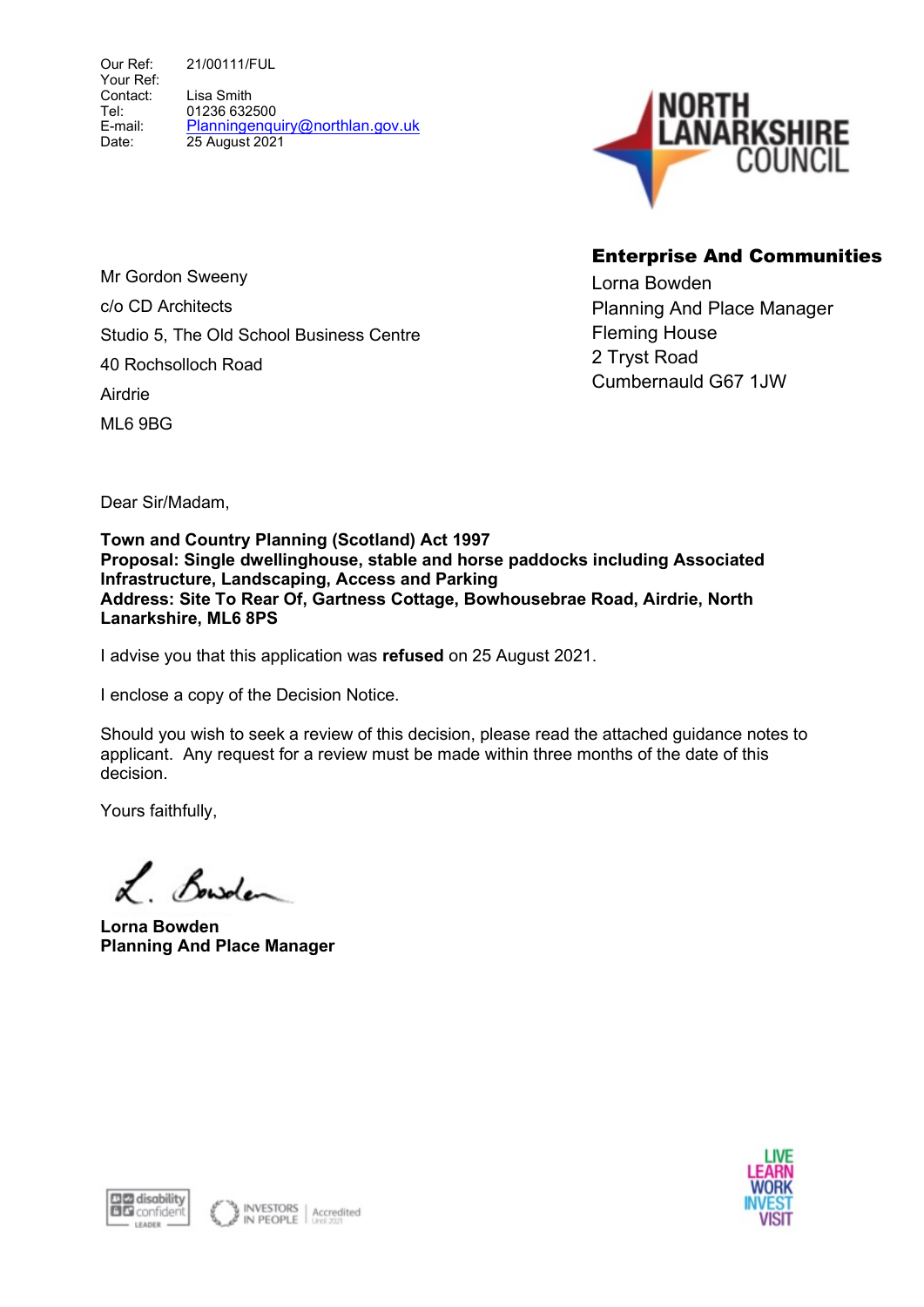

Town and Country Planning (Scotland) Act 1997

No: 21/00111/FUL Date: 25 August 2021 To: Mr Gordon Sweeny c/o CD Architects Studio 5, The Old School Business Centre 40 Rochsolloch Road Airdrie ML6 9BG

With reference to your application dated 28 January 2021 for planning permission under the above Act for the following development:

Proposal: Single dwellinghouse, stable and horse paddocks including Associated Infrastructure, Landscaping, Access and Parking, Address: Site To Rear Of, Gartness Cottage, Bowhousebrae Road, Airdrie, North Lanarkshire, ML6 8PS

North Lanarkshire Council, in exercise of its powers under the above Act, hereby REFUSES planning permission for the reasons indicated in the paper apart.

The council's reasoning for arriving at the above decision is as follows:-

### Reasoned Justification

The proposed development fails to meet the criteria set out in the relevant policies contained within the North Lanarkshire Local Development Plan. The proposed development does not comply with acceptable development types within the Green Belt and is unacceptable in principle and would set an undesirable precedent for the further erosion of the Green Belt. In addition, key requirements and criteria of DSP 2, DSP 4 and SPG 07 have not been met.

Bowden

Lorna Bowden Planning And Place Manager